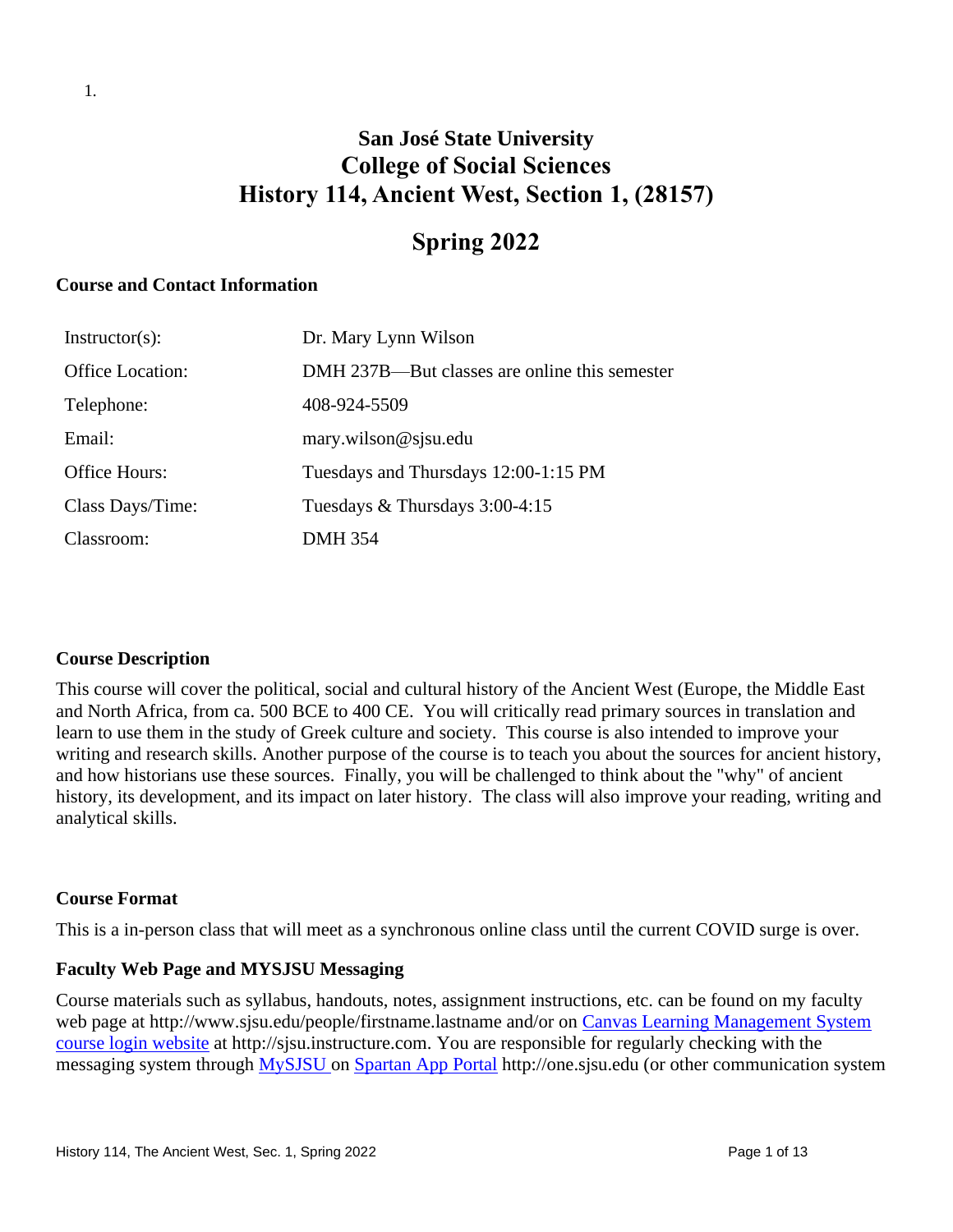as indicated by the instructor) to learn of any updates. For help with Canvas, visit the following link: http://www.sjsu.edu/ecampus/teaching-tools/canvas/student\_resources)

## **Course Learning Outcomes (CLO)**

Upon successful completion of this course, students will be able to:

CLO 1: Understand the relationship of physical geography and climate in the progress of the ancient West.

CLO 2: Describe the changing nature of religion and ethnicity and the relationship between the two.

CLO 3: Analyze the changing political and administrative structures of the ancient West.

CLO 4: Critically follow a theoretical historical argument and the evidence and reason used to support it.

CLO 5: Explain how historians use primary sources and other means to reconstruct ancient history.

CLO 6: Read, write, and think critically about historical issues and events.

#### **Required Texts/Readings**

McInerney, Jeremy. *Ancient Greece: A New History*. New York: Thames & Hudson, Inc., 2018. ISBN: 9780500293379 (Required)

Potter, David. *Ancient Rome: A New History*. New York: Thames & Hudson, Inc., 2018. ISBN: 9780500294123 (Required)

Waters, Matt*. Ancient Persia: A Concise History of the Achaemenid Empire, 550-330 BCE.* Cambridge, Cambridge University Press, 2014. ISBN: 9780521253697 (Required)

## **You will need one of the following but hold off buying until you know in which group you will be.**

Arrian. *The Landmark Arrian: The Campaigns of Alexander.* Edited by James Room. Translated by Pamela Mensch. Introduction by Paul Cartledge. The Landmark Series. Series Edited by Robert B. Strassler. New York: Anchor Books, 2012. ISBN: 9781400079674

Herodotus. *The Landmark Herodotus: The Histories.* Edited by Robert B. Strassler. Translated by Andrea L. Purvis. Introduction by Rosalind Thomas. The Landmark Series. Series Edited by Robert B. Strassler. New York: Anchor Books, 2009. ISBN: 9781400031146

Thucydides*. The Landmark Thucydides: A Comprehensive Guide to the Peloponnesian War.* Edited by Robert B. Strassler. Translated by Richard Crawley. Introduction by Victor Davis Hanson. New York: Touchstone, 1998. ISBN: 9780684827902

All books can be purchased at the SJSU Bookstore, at Amazon or Barnes & Noble.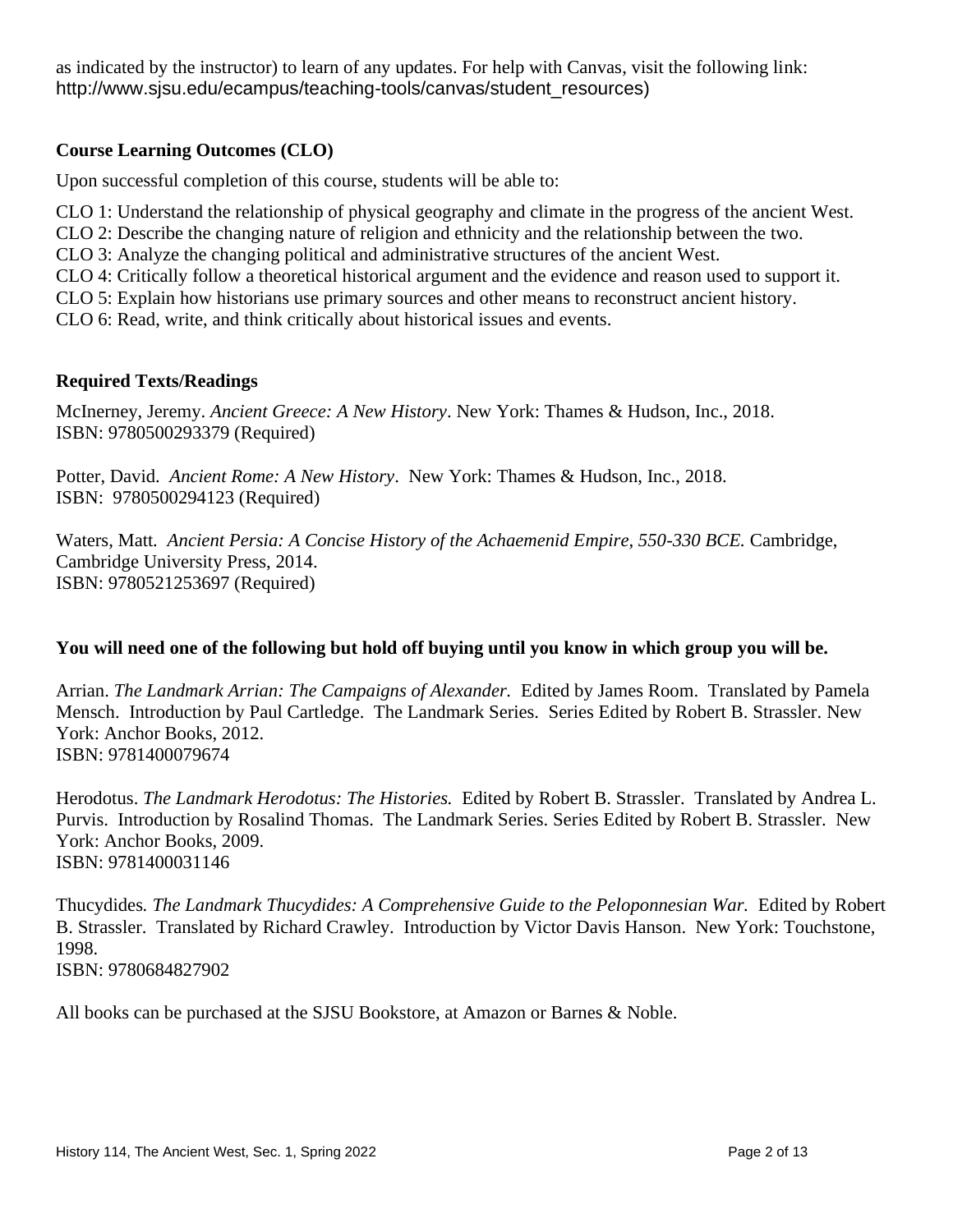#### **Other Readings**

All required and recommended readings other than the textbooks listed above are available on the course Canvas learning management system.

You will need a good **dictionary** and **thesaurus** that you can use and bring to class on days that we are peer reviewing. These resources can be hard copies or soft copies accessible online.

#### **Other technology requirements**

You will need the Zoom app and a smart phone, tablet, or computer.

#### **Library Liaison**

Our library contact is Nyle Monday, Phone 408-808-2041 and Email [Nyle.Monday@sjsu.edu](mailto:Nyle.Monday@sjsu.edu)

#### **Course Requirements and Assignments**

Success in this course is based on the expectation that students will spend, for each unit of credit, a minimum of 45 hours over the length of the course (normally three hours per unit per week) for instruction, preparation/studying, or course related activities, including but not limited to internships, labs, and clinical practica. Other course structures will have equivalent workload expectations as described in the syllabus.

#### **Quizzes:**

Pop quizzes can be given randomly by the instructor at any time during the class period. The quizzes will be short answer and reflect assigned readings and lectures. The student must be present to take a quiz. Make-up quizzes will not be given unless the student has a doctor's note, a letter from a SJSU coach specifying an away game on the day of the quiz, a letter from an ROTC officer specifying military duty on the day of the quiz, or proof of jury duty on the day of the quiz. Fulfills Goals/Outcomes: CLO 1, 2, & 3.

**Exams:**

#### Content:

The two exams consist of essay questions and map identification. The essay questions are based on the reading in *Ancient Persia, Ancient Greece,* and *Ancient Rome* and the lectures in the class. The maps will be announced in class at least two weeks before the exams. At least two weeks before the exam, 10-15 possible essay questions will be posted on the course's Canvas page. This is the pool of questions that might appear on the exam. There will be at least 4 different exams in the room during the day of the exam. Students will be randomly given one of the exams, so that the person in front, behind, and on the sides of each student has a different exam. The final will include questions about each group primary source assignment. Students will have the group oral presentations to review before the exam.

#### Notes for the Exam:

Students are allowed both sides of a hand-written 81/2 x 11 inch piece of paper to use as notes for each exam. These notes must be submitted with the exam. The student will not be allowed to keep these notes. These notes must be handwritten and not typed or copied. Points will be deducted for typed or copied notes. The study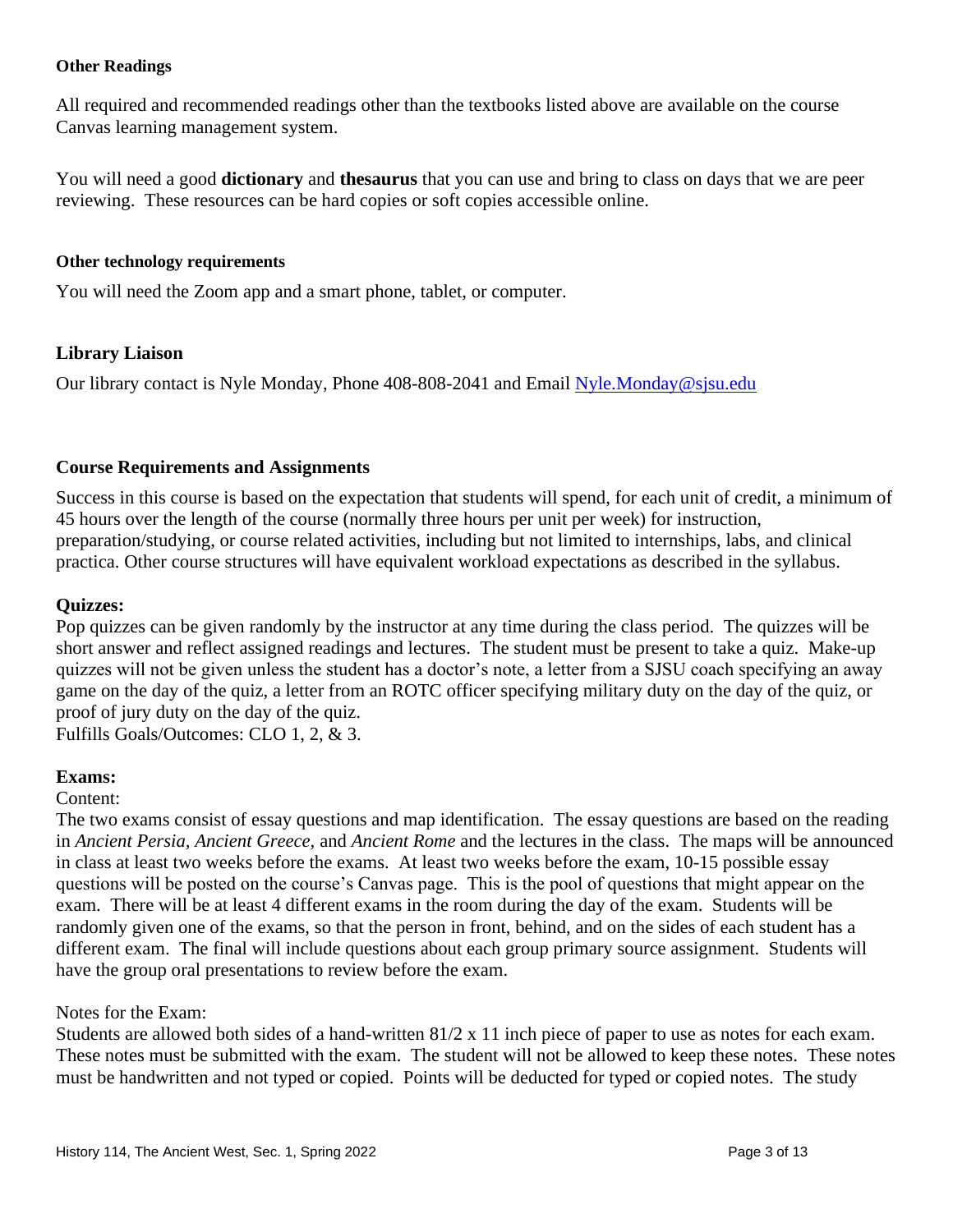questions will be available on Canvas at least two weeks before each exam. During COVID, online classes, the notes will be uploaded to Canvas immediately after the exam.

## Day of the Exam:

Each student is allowed to have on his/her desk the following: one page of hand-written notes, a pencil or pen, an eraser, and a drink. No bathroom breaks will be allowed during the exam. Please go to the bathroom before you arrive for the exam. If you go to the bathroom during the exam, you need to turn in your exam and not write on it any more. The student is not allowed any books, papers, backpacks, electronic equipment, or ear phones/buds during the exam. These items must be either under the student's seat or against the wall in the front of the room. During COVID, online classes, each student will fill out and sign an honesty statement, swearing that no electronic sources, books, articles, or other humans were used during the exam.

## After the Test:

The exams will not be returned to the students after grading. All students are allowed to visit and view their exam during my office hours. No photos may be taken of the exams.

## Grading:

The essay exam questions will be graded on the student's ability to analyze and synthesize information from the lectures and the textbook. The exams will be graded on the following criteria. An 'A' answer will not only give the factual information but also be able to discuss the implications of the facts presented. A 'B' answer will be able to express all facts needed to answer the question but will not make a satisfactory attempt to discuss the implications. A 'C' answer will explain the majority of the facts but will leave out one or two ideas. A 'D' answer will explain a few facts but leave out key, important ideas. A 'F' answer will miss the point of the question or only have a minimal understanding of the facts involved.

Fulfills Goals/Outcomes: CLO 1, 2, 3, 4, & 5.

## **Group Primary Source Project—General Information**

This is a group assignment. The instructor will assign groups, based on student interest in the primary sources, in week two of the semester. These groups will have many functions including study group for exams and peer reviewers for individual paper. However, the main function of the groups is to complete Group Primary Source Project. This will include two assignments: the Extensive Outline and the Group Primary Source Presentation.

## **Group Primary Source Project--Extensive Outline**

- Format: This assignment must have one-inch margins all around and be in 12-point Times Roman font. This assignment should be double spaced on 8½ by 11½ paper. The assignment should be approximately 8-10 pages long.
- Content: The group will outline the Group Primary Source Presentation in detail. Who will present what information? The outline should include the details of the information presented. This should be in bullet point/outline format and not in complete sentences. Be sure include your evidence and reasoning for the answers to the following questions. Content to include:
	- 1. Biographical information about the ancient author including why this source might have been written include evidence.
	- 2. Summary of the Introduction
		- o What argument(s) is the modern historian setting up for the reader?
		- o What is the modern historian's attitude to the source and the ancient historian?
	- 3. Summary of Each Chapter/Book of the History
		- o What are the main ideas/actions in each chapter/book?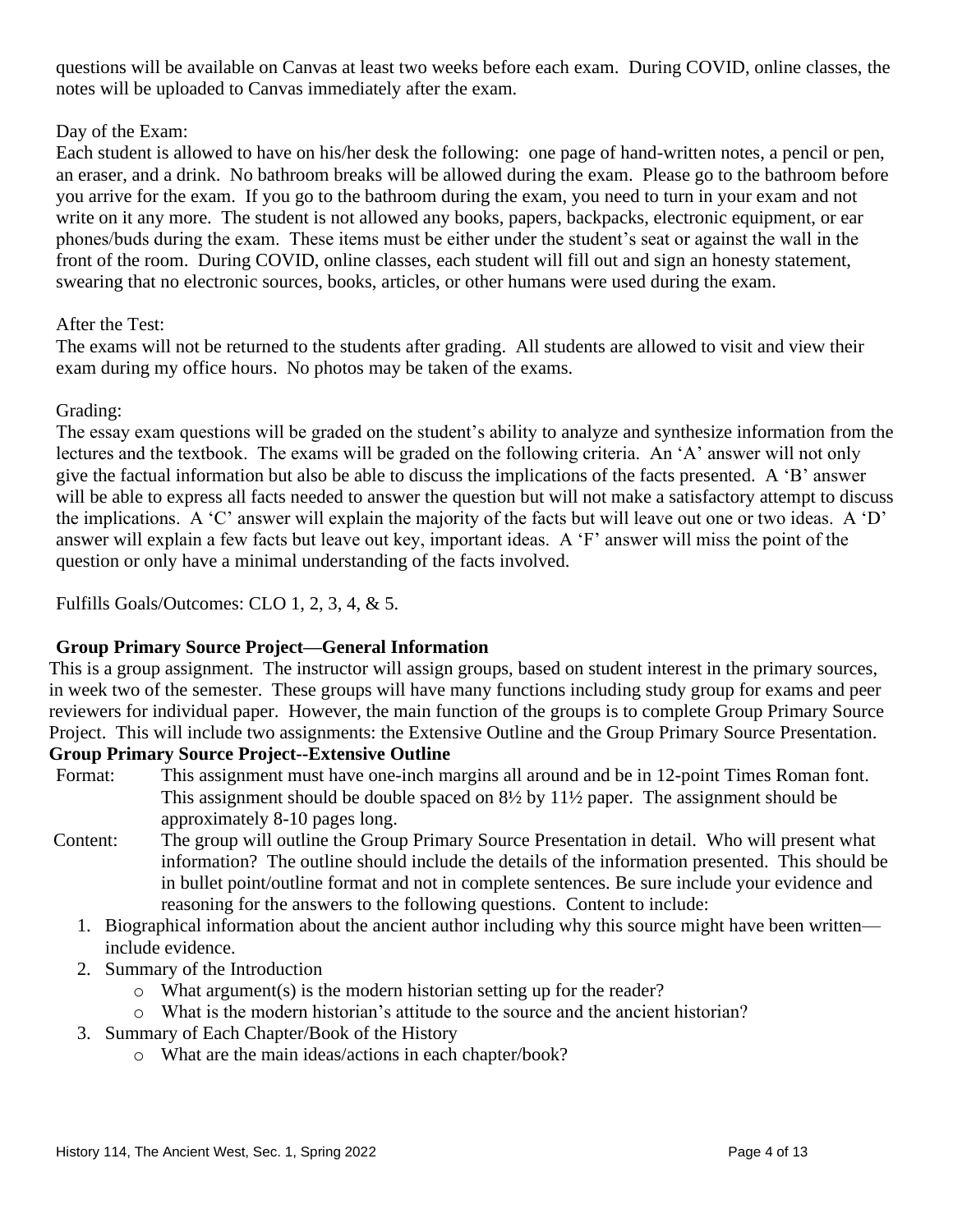- o Why did the Ancient Historian include these episodes and not others? Is he making an argument? He is trying to portray a certain person or event in a particular way? Why? What is your evidence for your assumptions?
- 4. Understanding Historical Motivations
	- o Why did the Ancient Historian write the book?
	- o Is he trying to make a commentary about his own time?
	- o Why is this history written at this time by this person?
	- o What is the ancient author's agenda?
- 5. Summary of Each Article in the Appendices
	- o Who is the author?
	- o What is the argument of the article?
	- o Why do you think the editor included this article?
- 6. The Group's Impression of the Work
	- o What did you expect before you read the book?
	- o What surprised you?
	- o What disappointed you?
	- o What else would you have liked the ancient author to include?
	- o How did the work add to your understanding of Ancient History?
- Purpose: The purpose of this assignment is to make sure the group is on track for the Group Primary Source Presentation.
- Grading: The assignment will be graded on its completeness, the critical thinking shown in the answers to the above questions, and the use university-level spelling, and grammar.

Fulfills Goals/Outcomes: CLO 4, 5, & 6.

#### **Group Primary Source Project—Presentation**

- Format: The group will record a Zoom session with all the group members present and visible. The recording will be made available on YouTube for me and the class to access. The presentation should run approximately 30-60 minutes. However, longer does not mean better. The group should plan to fully answer the questions and not wander off topic.
- Content: The group will present one of the approved Primary Sources to the class. The group will answer all the questions listed above under Group Primary Source Project Outline.
- Purpose: The purpose of this assignment is to have the students intimately connect with one major ancient source and to think like an historian thinks about primary sources and other historians. Since everyone will watch all the videos, all the students will be exposed to these historians and their ideas.
- Grading: This assignment is graded on the following: The critical thinking used when answering the questions, the evidence used to support the group's arguments, and the professionalism of the presentation. In other words, the group should take the presentation seriously.

Fulfills Goals/Outcomes: CLO 4, 5, & 6.

#### **Ancient Primary Source Research Paper--General Information**

During the second week of the semester, you will be put into a group. Your group will read Herodotus, Thucydides, or Arrian. You will write your own individual paper about this primary source. The paper should illuminate some aspect of civilization and culture during the time period of the author. You should use at least 5 peer-reviewed articles or books to support your thesis or to refute in your paper. Elements of this assignment include a Topic/Thesis paper, the extensive outline of the paper (5-6 pages),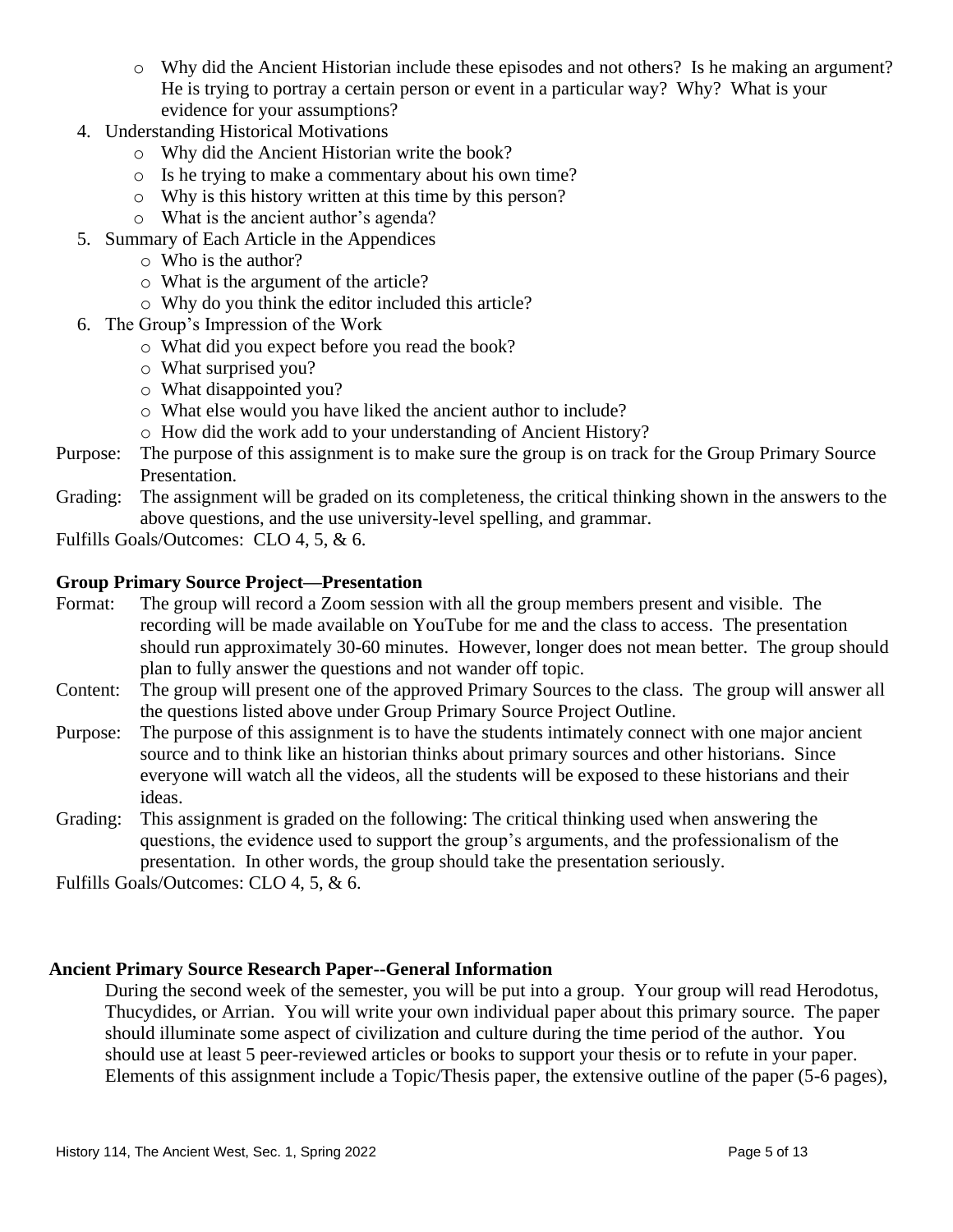an annotated bibliography, the complete draft of the paper (7-9 pages), and the final paper of 10-15 pages. The paper and all elements of the paper should be based on CMS format.

## **Research Paper – Thesis, Topic, and Summary**

- Format: This assignment must have one-inch margins all around and be in 12-point Times Roman font. This assignment should be double spaced on 8½ by 11½ paper. The assignment should be approximately one to two pages long.
- Content: Write in sentence form the tentative topic for your Research paper. Write your tentative thesis statement in bold. In one or two paragraphs, briefly summarize what you think you will write about in your paper. You should write in complete sentences and use university-level spelling, grammar, and punctuation. This needs to be at least a half page long.
- Purpose: The purpose of this assignment is to provide the class an understanding of your topic and thesis for discussion. This assignment will also check that you are planning an analytical paper and help you to refocus your paper if needed.
- Grading: This assignment is graded on the appropriateness of the thesis statement and summary. The criteria for graded papers state the standards by which this assignment will be graded.

Fulfills Goals/Outcomes: CLO 4, 5, & 6.

## **Research Paper – Annotated Bibliography**

- Format: This assignment must have one-inch margins all around and be in 12-point Times Roman font. This assignment should be double spaced on  $8\frac{1}{2}$  by  $11\frac{1}{2}$  paper. The assignment should be approximately one page long.
- Content: Using CMS format, write bibliographic notes for 5 sources related to your topic. These sources should be academic, peer-reviewed sources. You should include at least one book and at least two 10-30-page scholarly articles. The annotated bibliography should include a full bibliographic note, the credentials of the authors, and a sentence stating how you will use the source in your paper.
- Purpose: The purpose of this assignment is to allow the students to use library research skills to find appropriate sources for their papers and to practice using Turabian to format bibliographic notes.
- Grading: This assignment is graded on the appropriateness of the source. The criteria for graded papers state the standards by which this assignment will be graded.

Fulfills Goals/Outcomes: CLO 4, 5, & 6.

#### **Research Paper – Extensive Outline**

- Format: Bring 5 copies of this assignment to class. This assignment must have one-inch to one and ½-inch margins all around and be in 12-point Times Roman font. This assignment should be double spaced on  $8\frac{1}{2}$  by  $11\frac{1}{2}$  paper. The assignment should all be approximately five to six pages long.
- Content: Write the extensive outline of your Research paper. You should include your thesis statement. Each paragraph should be outlined with a topic sentence and the evidence you will use to support the topic sentence. You also need to include your interpretation/analysis of the evidence. You should have proofread this material at least once before you submit it.
- Purpose: The purpose of this assignment is to provide feedback to the author on the organization, focus, and mechanics of the paper.
- Grading: This assignment is graded on the completeness of your outline.

Fulfills Goals/Outcomes: CLO 4, 5, & 6,

#### **Research Paper – Complete Draft**

Format: This assignment must have one-inch to one and ½-inch margins all around and be in 12-point Times Roman font. This assignment should be double spaced on 8½ by 11½ paper. The assignment should all be approximately ten to fifteen pages long.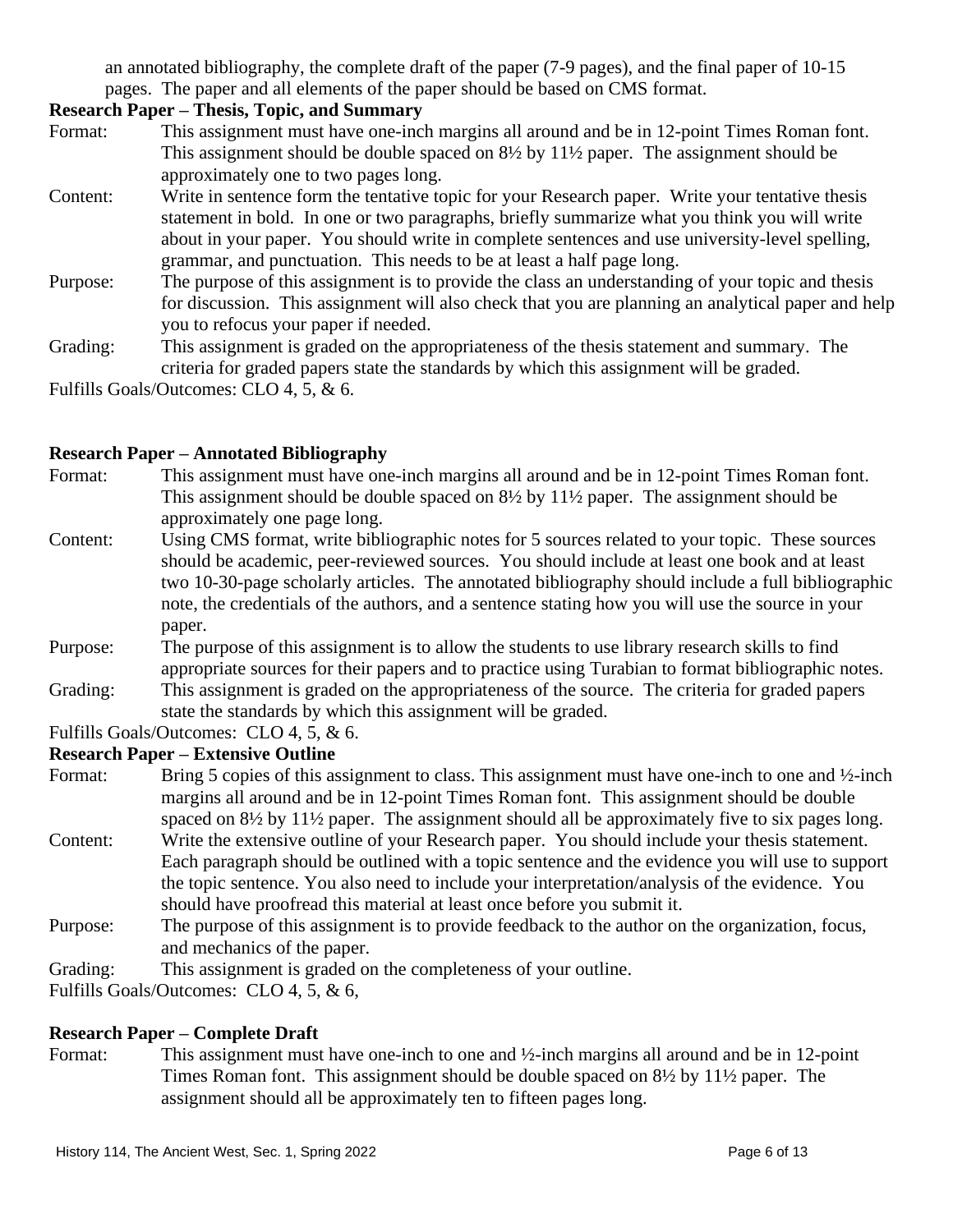- Content: Write the complete draft of your Research paper. You should include your thesis statement even if you do not have an introductory paragraph, yet. Each paragraph should have an identifiable topic sentence. You also need to include your interpretation/analysis of the evidence. You should have proofread this material at least once before you submit it.
- Purpose: The purpose of this assignment is to provide feedback to the author on the organization, focus, and mechanics of the paper.

Grading: This assignment is graded on the number of pages and the completeness of the outline.

Fulfills Goals/Outcomes: CLO 4, 5, & 6.

## **Research Paper – Peer Review of Complete Draft**

Format: You will peer review 3 drafts from your group members. These will be arbitrarily assigned by Canvas. You will have several days to complete the peer reviews.

Content: For each paper on Canvas, you need to complete the following steps.

- Make a comment at the top of the paper and write in your name and email address, so the writer can contact you with any questions.
- Highlight what you think is the thesis in yellow. Open a comment box and comment if you think the thesis is arguable and worded well or needs some help.
- Highlight the topic sentence of each paragraph in green. Open a comment box for each topic sentence and comment if the topic sentence ties the paragraph to the thesis and sets up an argument. Also comment if you think the topic sentence could be worded better.
- Highlight in orange all evidence that is summarized, paraphrased or quoted in each paragraph. Open a comment box and comment if the evidence supports the the topic sentence. Also if the evidence is not signaled and cited, remind the writer to do so.
- Highlight in blue all the analysis in each paragraph. Open a comment box and comment if the analysis, analyzes, explains, or interprets the evidence and argues toward the topic sentence. Comment if you think the writer is confusing the evidence and the analysis together.
- Highlight in purple the wrap-up sentence in each paragraph. Open a comment box and comment if the wrap-up sentence ties the paragraph to the topic sentence and the thesis.
- Purpose: The purpose of this assignment is to help other students submit quality writing and research. However, it also will help you realize what is missing or incomplete in your own paper. Also, by reading other students' papers using the same primary source, you will gain ideas on how to make your paper better.
- Grading: This assignment is graded on the appropriateness of your comments and if you actually followed all the directions in good faith.

Fulfills Goals/Outcomes: CLO 4, 5, & 6.

#### **Research Paper – Final Paper**

- Format: This assignment should follow the suggested guidelines in Appendix A of Turabian.
- Content: This is your final draft of your Research paper.
- Purpose: The purpose of this assignment is to show that the student can write an 10-15-page argumentative paper at the university level.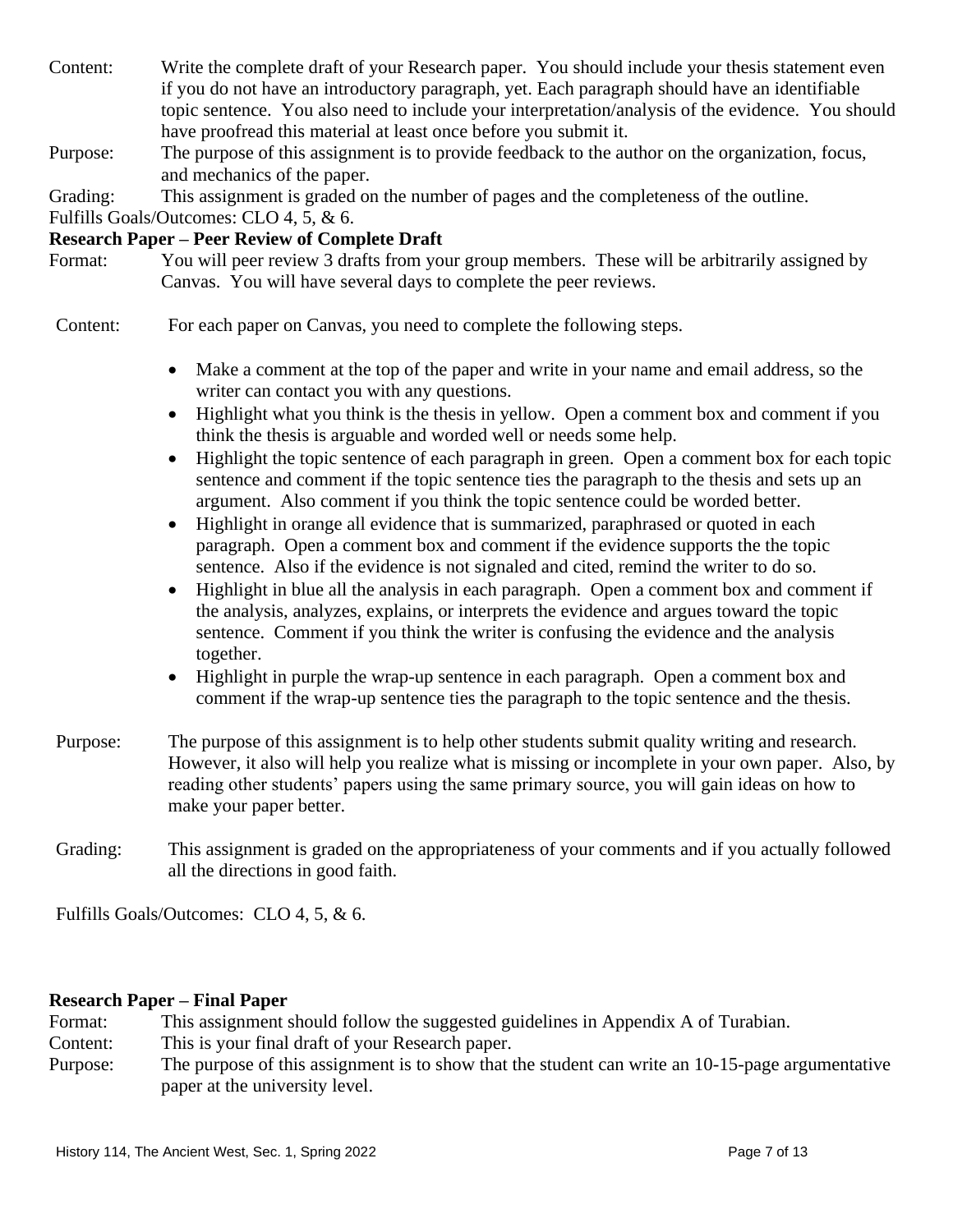Grading: The criteria for graded papers states the standards by which this assignment will be graded. Fulfills Goals/Outcomes: CLO 4, 5, & 6.

#### **Final Examination or Evaluation**

The final exam will be Exam 2 of the two exams in the class, which are discussed above. The final exam will be during our assigned final exam period.

## **Grading Information**

| Grade         | Points      | Percentage |
|---------------|-------------|------------|
| A plus        | 981 to 1000 | 98 to 100% |
| A             | 921 to 980  | 92 to 98%  |
| A minus       | 900 to 921  | 90 to 92%  |
| B plus        | 881 to 899  | 88 to 89 % |
| B             | 821 to 880  | 82 to 88%  |
| B minus       | 800 to 820  | 80 to 82%  |
| $C$ plus      | 781 to 799  | 78 to 79%  |
| $\mathcal{C}$ | 721 to 780  | 72 to 78%  |
| $C$ minus     | 700 to 720  | 70 to 72%  |
| $D$ plus      | 681 to 699  | 68 to 69%  |
| D             | 621 to 680  | 62 to 68%  |
| $D$ minus     | 600 to 620  | 60 to 62%  |

| Assignment                                             | Percentage | Points      |
|--------------------------------------------------------|------------|-------------|
| Daily Quizzes                                          | 14%        | 140         |
| Midterm                                                | 20%        | 200         |
| Final                                                  | 20%        | 200         |
| <b>Group Ancient Historian Assignment</b>              |            |             |
| ----Story Board/Extensive Outline of Oral Presentation | 5%         | 50          |
| ----Group Oral Presentation Recorded on Zoom           | 15%        | 150         |
| Individual Primary Source Research Paper               |            |             |
| ---Topic and Thesis                                    | 2.5%       | 25          |
| ---Annotated Bibliography                              | 2.5%       | 25          |
| ---Extensive Outline                                   | 5%         | 50          |
| ---Draft                                               | 3%         | 30          |
| ---Peer Review of Draft                                | 3%         | 30          |
| ---Paper                                               | 10%        | 100         |
|                                                        |            |             |
| Total                                                  | 100%       | 1000 points |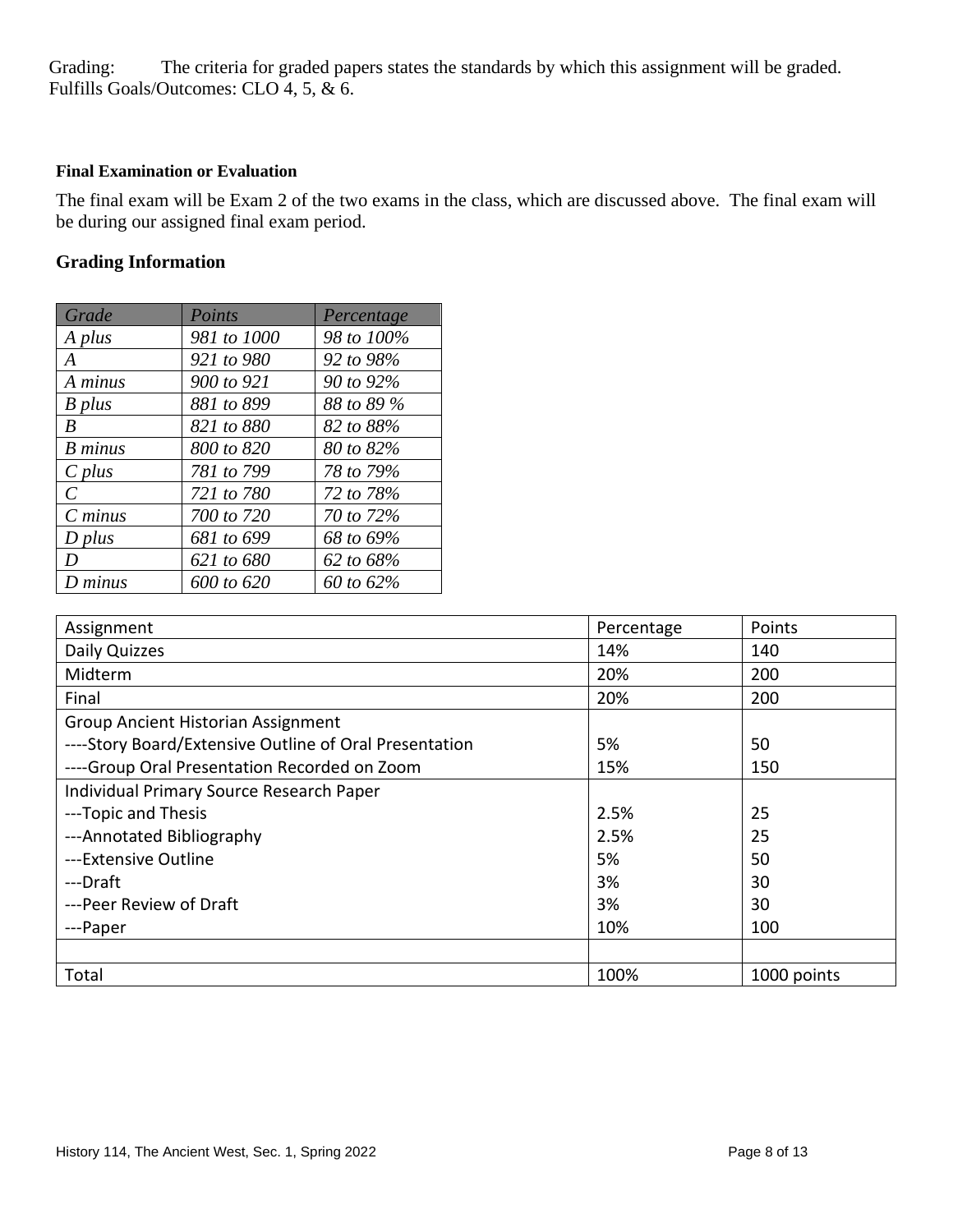Submission of Papers:

All final drafts of papers must be submitted on Canvas. All papers should be in Turabian and follow the guidelines in Appendix A of the *Manual for Writers of Research Papers*.

#### Late Assignments:

Assignments should be submitted in class in person and on time. Assignments are due when class starts. Any assignments submitted later than 15 minutes after class starts will be considered late. For every 24 hours an assignment is late, 10% of the grade will be deducted. After 7 days, the assignment will no longer be accepted. If, for some reason, a student is unable to attend class, the student should email the assignment to a fellow student and have that student print and submit the assignment.

#### Grading Assignments:

Since all students have the right, within a reasonable time, to know their academic scores, to review their gradedependent work, and to be provided with explanations for the determinations of their course scores, I will make every attempt to get assignments back within two or three weeks. If the grading will take longer than that, I will let the students know in class why the grading is taking longer than anticipated and when I anticipate the work to be graded.

#### Possible Extra Credit:

Students may earn up to 20 points extra credit. They can earn 5 points each for completing the following SJSU Library Tutorials: Plagiarism, Paraphrasing, Finding Scholarly Sources, and Assignment Calendar. The student needs to submit proof of completion of each tutorial no later than one week after the midterm.

#### **Classroom Protocol**

Below are hints for Academic Success:

- 1. **Attend Every Class**—Making school your priority will help ensure your success. Every time that you miss class, you not only miss important content, but you also waste your money.
- 2. **Learn from Your Mistakes and the Mistakes of Others**—If your papers are marked with the same continual mistake, take the initiative and find out what you are doing wrong and learn how you can fix it. Your instructor is always happy to help students who want to learn and improve. One days when the class has student presentations, pay attention and learn from other students' strong points and mistakes. This way, you will know what works and what doesn't work in different communication environments.
- 3. **Be Courteous to Other Students**—Please don't distract other students while on Zoom. Please mute your computer if you do not intend to speak to the whole class. Even if you are silent, any background noise around you can distract other students.
- 4. **Come to Class Prepared**—Do the reading assignments listed in the syllabus for the week they are assigned. If you have read the chapter before class, the lecture will make more sense and you will be able to ask inform questions. Most people learn best if they read information, then they hear the information, and then they do something, like take notes, with the information. Do yourself a favor and read the assigned reading.
- 5. **Submit your Assignments on Time**—A good way to get fired from a job is to not have important reports done well by the deadline. Think of this class as a work situation. The more work that you submit late or not at all, the more likely you are not to pass the class.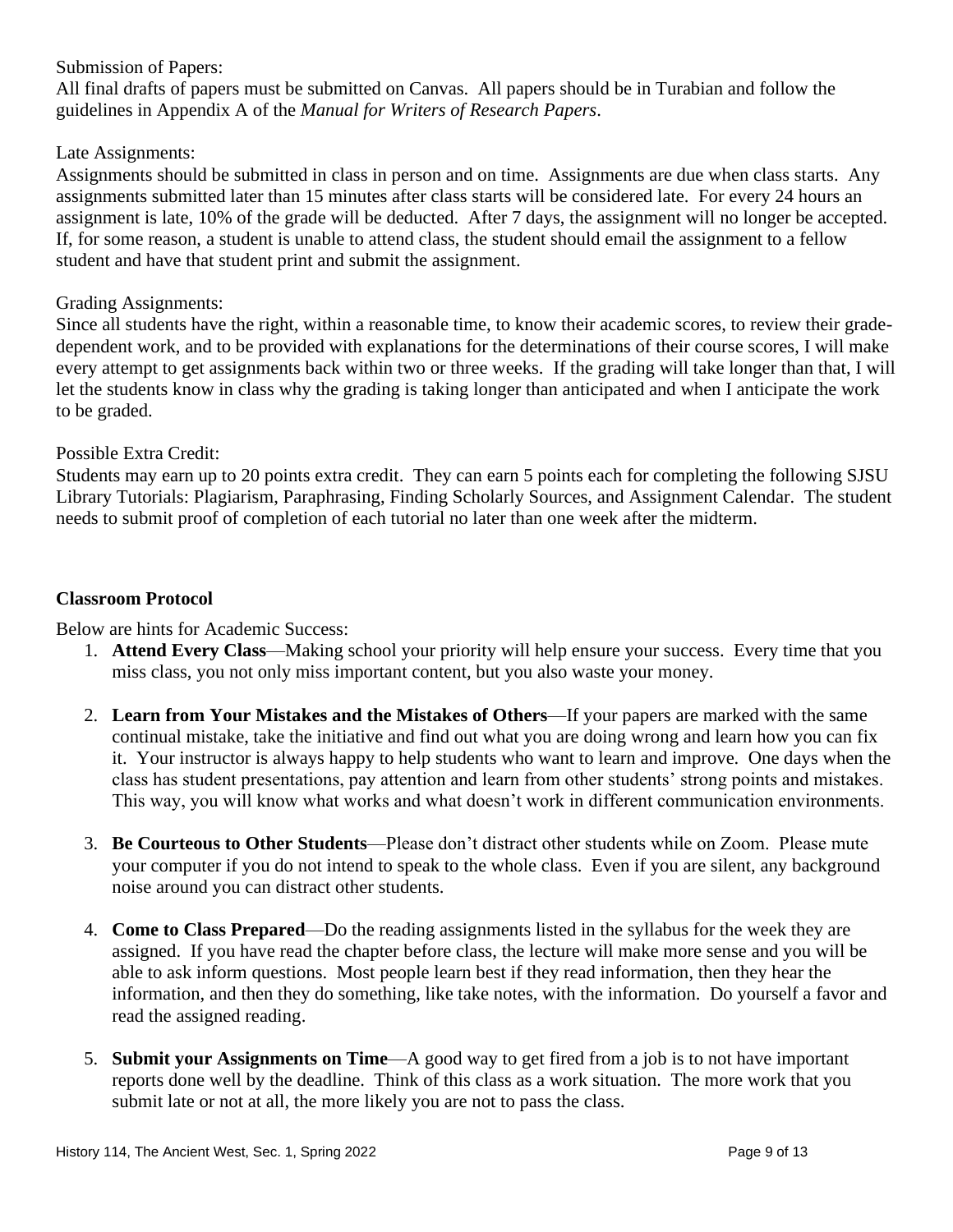- 6. **Don't Suffer Silently**—If you are having problems with an assignment, a reading assignment, a presentation, or another student, please discuss this with the instructor as soon as possible. Don't want until the last few weeks of class to voice a concern. Problems that are solved early in the semester will alleviate stress later in the semester.
- 7. **Be in the Moment**—Please turn off your phones, tablets, laptops, and any other technology that might distract you from learning. These devices should only be used for academic purposes in class such as note taking, checking course materials when needed, or checking your electronic textbooks. You should not talk, listen, email, text, or browse on your technology in class. Be present, so you can learn.

## **University Policies (Required - Delete the word "Required" in final draft)**

Per [University Policy S16-9](http://www.sjsu.edu/senate/docs/S16-9.pdf) *(http://www.sjsu.edu/senate/docs/S16-9.pdf)*, relevant university policy concerning all courses, such as student responsibilities, academic integrity, accommodations, dropping and adding, consent for recording of class, etc. and available student services (e.g. learning assistance, counseling, and other resources) are listed on [Syllabus Information](https://www.sjsu.edu/curriculum/courses/syllabus-info.php) web page (https://www.sjsu.edu/curriculum/courses/syllabusinfo.php). Make sure to visit this page to review and be aware of these university policies and resources.

# **History 114 / Ancient West, Spring 2022**

## **Course Schedule**

The following schedule is subject to change with fair notice. Students will be notified in class, by SJSU email, and under Canvas announcements of any changes.

#### **Course Schedule**

| Week           | <b>Date</b>            | <b>Topics, Readings, Assignments, Deadlines</b>                                                                                                                    |  |
|----------------|------------------------|--------------------------------------------------------------------------------------------------------------------------------------------------------------------|--|
|                | <b>Thurs</b><br>Jan 27 | Introduction to Class and Lecture on the Period before 600 BCE                                                                                                     |  |
| $\overline{2}$ | Tues<br>Feb 1          | Lecture and Discussion on the Formation of the Persian Empire<br>Reading:<br>Ancient Persia, Chapters 1-6                                                          |  |
| $\overline{2}$ | <b>Thurs</b><br>Feb 3  | Lecture and Discussion on the Formation of the Persian Empire                                                                                                      |  |
| 3              | Tues<br>Feb 8          | Lecture and Discussion on Iron Age Greece & the Development of Sparta and<br>Athens<br>Reading:<br>Ancient Greece, Chapters 4-6<br><b>Your Primary Source Book</b> |  |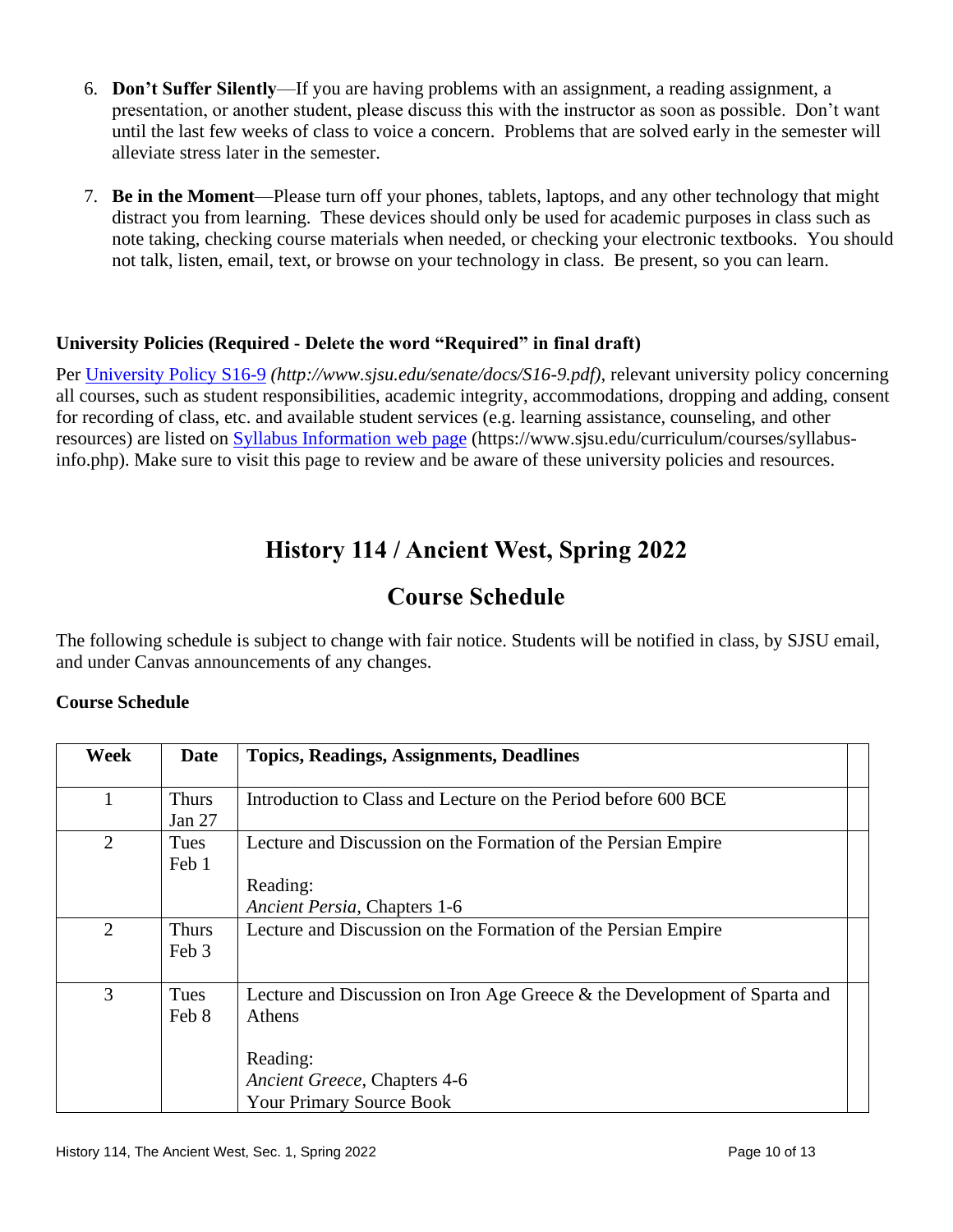| Week           | <b>Date</b>            | <b>Topics, Readings, Assignments, Deadlines</b>                                                                              |  |
|----------------|------------------------|------------------------------------------------------------------------------------------------------------------------------|--|
| 3              | <b>Thurs</b><br>Feb 10 | Lecture and Discussion on Iron Age Greece & the Development of Sparta and<br>Athens                                          |  |
| $\overline{4}$ | Tues<br>Feb 15         | Lecture and Discussion on the Persian War, the Peloponnesian War, and Greek<br>Culture                                       |  |
|                |                        | Reading:<br>Ancient Greece, Chapters 7-11<br>Ancient Persia, Chapters 7-8                                                    |  |
|                |                        | Your Primary Source Book                                                                                                     |  |
| $\overline{4}$ | <b>Thurs</b><br>Feb 17 | Lecture and Discussion on the Persian War, the Peloponnesian War, and Greek<br>Culture                                       |  |
| 5              | Tues<br>Feb 22         | Lecture and Discussion on the Roman Republic and Roman Expansion<br>Reading:                                                 |  |
|                |                        | Ancient Rome, Chapters 1-3                                                                                                   |  |
|                |                        | Your Primary Source Book                                                                                                     |  |
| 5              | <b>Thurs</b><br>Feb 24 | Lecture and Discussion on the Roman Republic and Roman Expansion                                                             |  |
| 6              | Tues<br>Mar 1          | Lecture and Discussion on the Maintenance of the Persian Empire, Greece<br>after the Peloponnesian War, & the Rise of Philip |  |
|                |                        | Reading:                                                                                                                     |  |
|                |                        | Ancient Greece, Chapter 12                                                                                                   |  |
|                |                        | Ancient Persia, Chapters 9-10                                                                                                |  |
| 6              | Thurs<br>Mar 3         | Lecture and Discussion on the Maintenance of the Persian Empire, Greece<br>after the Peloponnesian War, & the Rise of Philip |  |
|                |                        |                                                                                                                              |  |
|                |                        | <b>Thesis for Individual Paper Due</b>                                                                                       |  |
| $\overline{7}$ | Tues<br>Mar 8          | Lecture and Discussion on Alexander the Great                                                                                |  |
|                |                        | Ancient Greece, Chapter 13                                                                                                   |  |
|                |                        | Ancient Persia, Chapter 11                                                                                                   |  |
| $\overline{7}$ | <b>Thurs</b>           | Lecture and Discussion on Alexander the Great                                                                                |  |
|                | Mar 10                 |                                                                                                                              |  |
|                |                        | <b>Annotated Bibliography for Individual Paper Due</b>                                                                       |  |
| 8              | Tues<br>Mar 15         | Lecture and Discussion on Greece and Persia after Alexander                                                                  |  |
| 8              | <b>Thurs</b>           | <b>Midterm</b>                                                                                                               |  |
|                | Mar 17                 |                                                                                                                              |  |
| 9              | Tues                   | Lecture and Discussion on the Failure of the Roman Republic                                                                  |  |
|                | Mar 22                 |                                                                                                                              |  |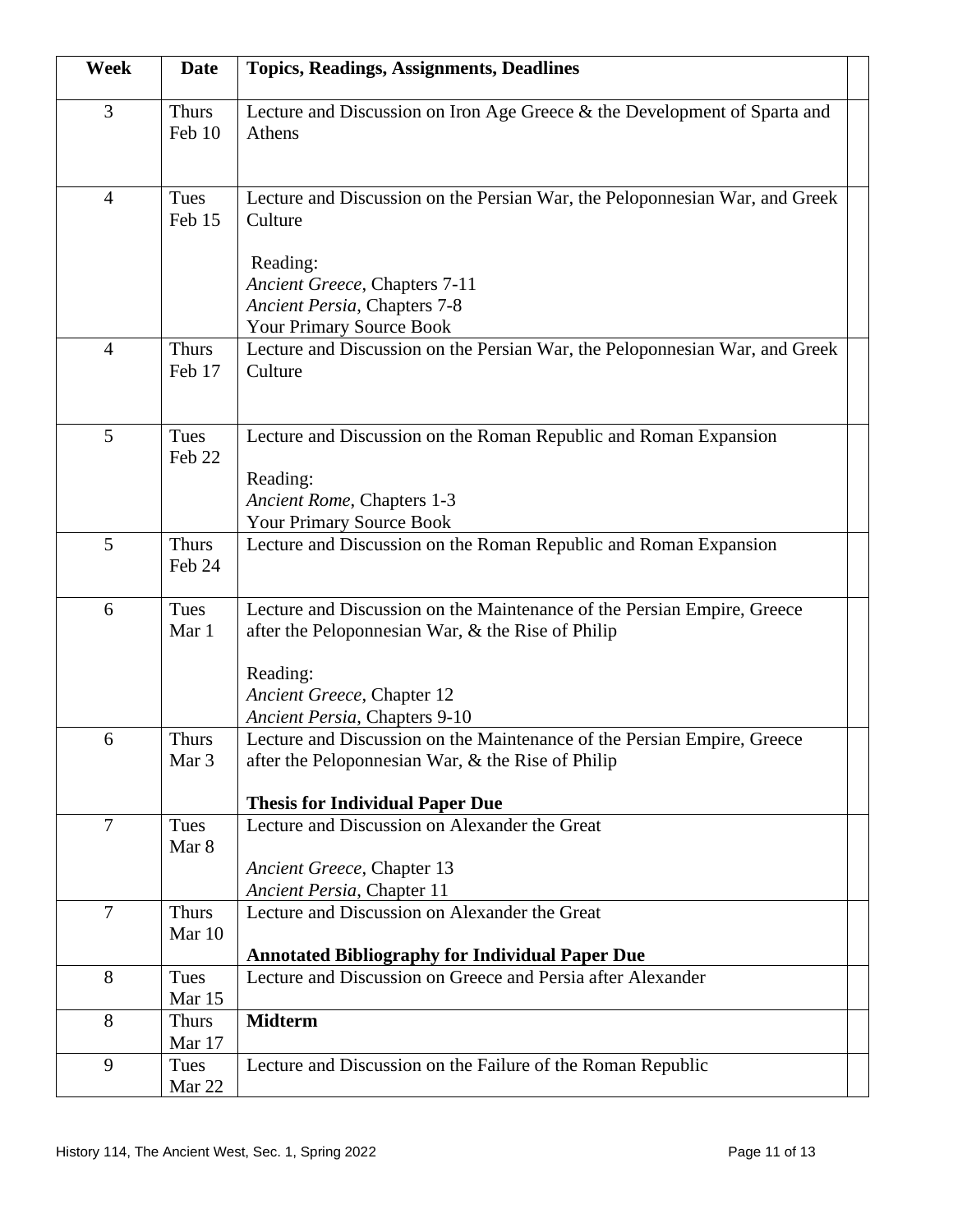| Week | <b>Date</b>                      | <b>Topics, Readings, Assignments, Deadlines</b>                                                        |
|------|----------------------------------|--------------------------------------------------------------------------------------------------------|
|      |                                  | Reading:<br>Ancient Rome, Chapter 3                                                                    |
| 9    | <b>Thurs</b><br>Mar 24           | Lecture and Discussion on the Failure of the Roman Republic<br><b>Outline for Individual Paper Due</b> |
|      |                                  | SPRING BREAK-March 26-April 3                                                                          |
| 10   | Tues<br>Apr 5                    | Lecture and Discussion on the Change from Republic to Principate<br>Reading:                           |
|      |                                  | Ancient Rome, Chapter 4                                                                                |
| 10   | <b>Thurs</b><br>Apr <sub>7</sub> | Lecture and Discussion on the Change from Republic to Principate                                       |
|      |                                  | <b>Outline for Group Project Due</b>                                                                   |
| 11   | Tues<br>Apr 12                   | Lecture and Discussion on the Stable Empire<br>Reading:<br>Ancient Rome, Chapter 5                     |
| 11   | <b>Thurs</b><br>Apr 14           | Lecture and Discussion on the Stable Empire                                                            |
| 12   | Tues<br>Apr 19                   | Lecture and Discussion on Christianity                                                                 |
| 12   | <b>Thurs</b><br>Apr 21           | Lecture and Discussion on Christianity                                                                 |
|      |                                  | <b>Draft for Individual Paper Due</b>                                                                  |
| 13   | Tues<br>Apr $26$                 | Lecture and Discussion on Dividing the Empire and Constantine<br>Reading:<br>Ancient Rome, Chapter 6   |
| 13   | Thurs<br>Apr 28                  | Lecture and Discussion on Dividing the Empire and Constantine                                          |
| 14   | Tues<br>May 3                    | Lecture and Discussion on the Fall of the Western Empire<br>Reading:<br>Ancient Rome, Chapter 7        |
| 14   | <b>Thurs</b><br>May 5            | Lecture and Discussion on the Fall of the Western Empire<br><b>Group Presentation Due</b>              |
| 15   | Tues<br>May 10                   | Lecture and Discussion of Justinian and the Rise of Islam                                              |
| 15   | <b>Thurs</b><br>May 12           | Lecture and Discussion of Justinian and the Rise of Islam<br><b>Individual Paper Due</b>               |